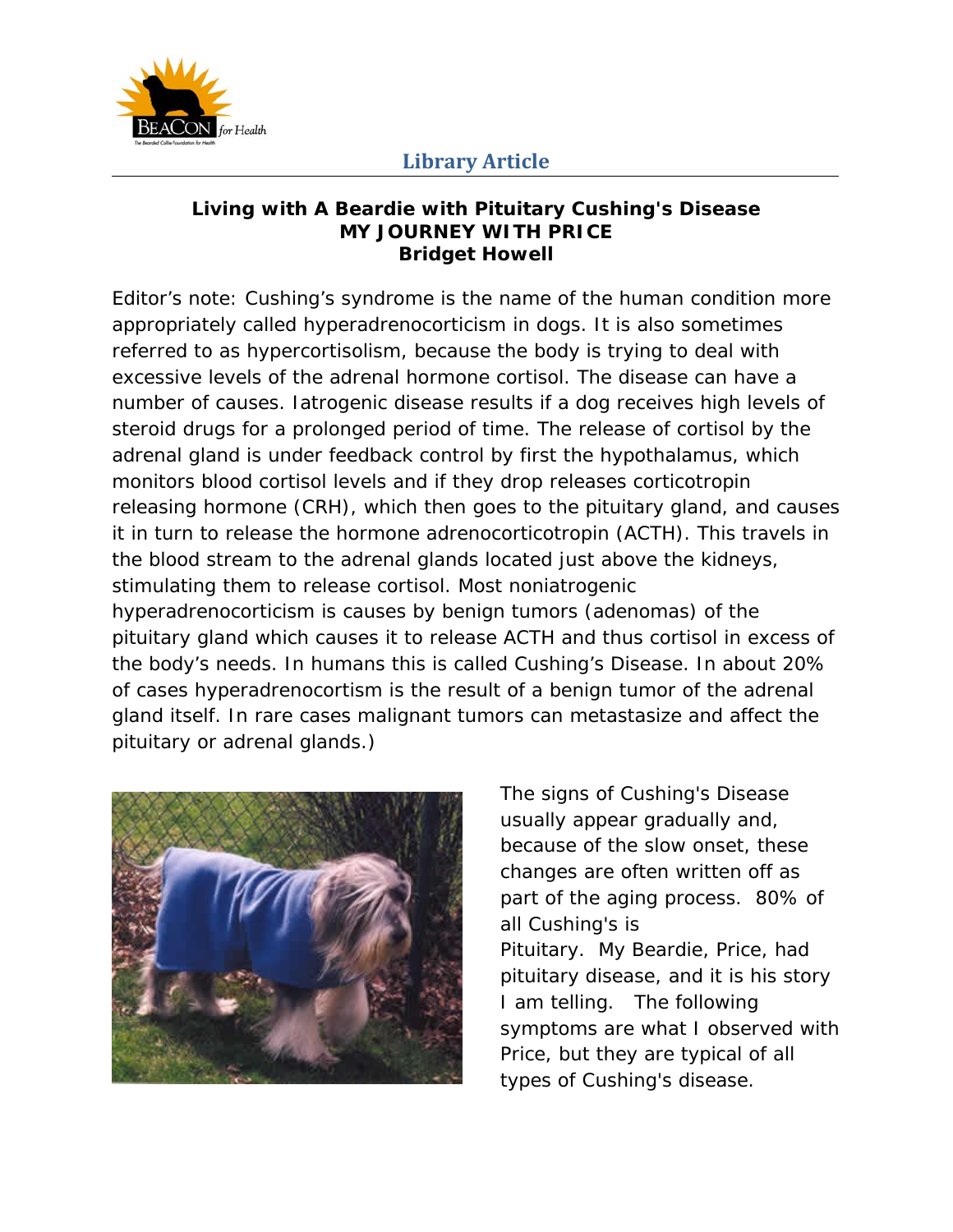

Drinking excessively and urinating excessively to the point of incontinence. The water bowl needs to be filled much more frequently, and some dogs may not be able to hold their urine all night. Urinary tract infections as well as true urine leaking may be observed. This was my experience with my Price. Normally water intake is about 1 cup of water per 10 pounds body weight per day. The increase in his water intake was progressive.

Weight gain and increased or ravenous appetite. Eating incessantly if possible or stealing

food (from the garbage, counter or another dog's plate) may seem a good sign if a Beardie has previously been a finicky eater, but it is not necessarily a sign of good health. However, I found it to be important to keep track of Price's consumption of food even before the onset of Cushing's. He was never one of those Beardies who seem to be able to live on air.

Pot-bellied appearance is another sign of Cushing's disease. This becomes a symptom in 90% of the cases resulting from re-distribution of body fat – especially into the abdominal cavity and away from the subcutis (under the skin), increased weight of abdominal contents and a decrease in abdominal muscle strength as a result of elevated levels of cortisol.

Skin disease is another classic sign of Cushing's disease. The skin is thin and shows poor healing and susceptibility to infection. It wrinkles easily and blackheads and skin infections – especially along the backbone and on the belly are more common. The skin especially on the flanks and belly tends to darken (hyperpigmentation) and bruises more easily. Dogs are often itchy.

Another common symptom is hair loss on the tail (rat tail) and the main body. The head and legs are spared. If the dog is clipped, it doesn't grow back. Both conditions are caused by atrophy of the hair follicles. Calcium may be deposited within the skin (Calcinosis Cutis). This results in raised, hard and scaly areas that can become infected. Also, a perfect 'target' circle/pattern on the trunk may become visible.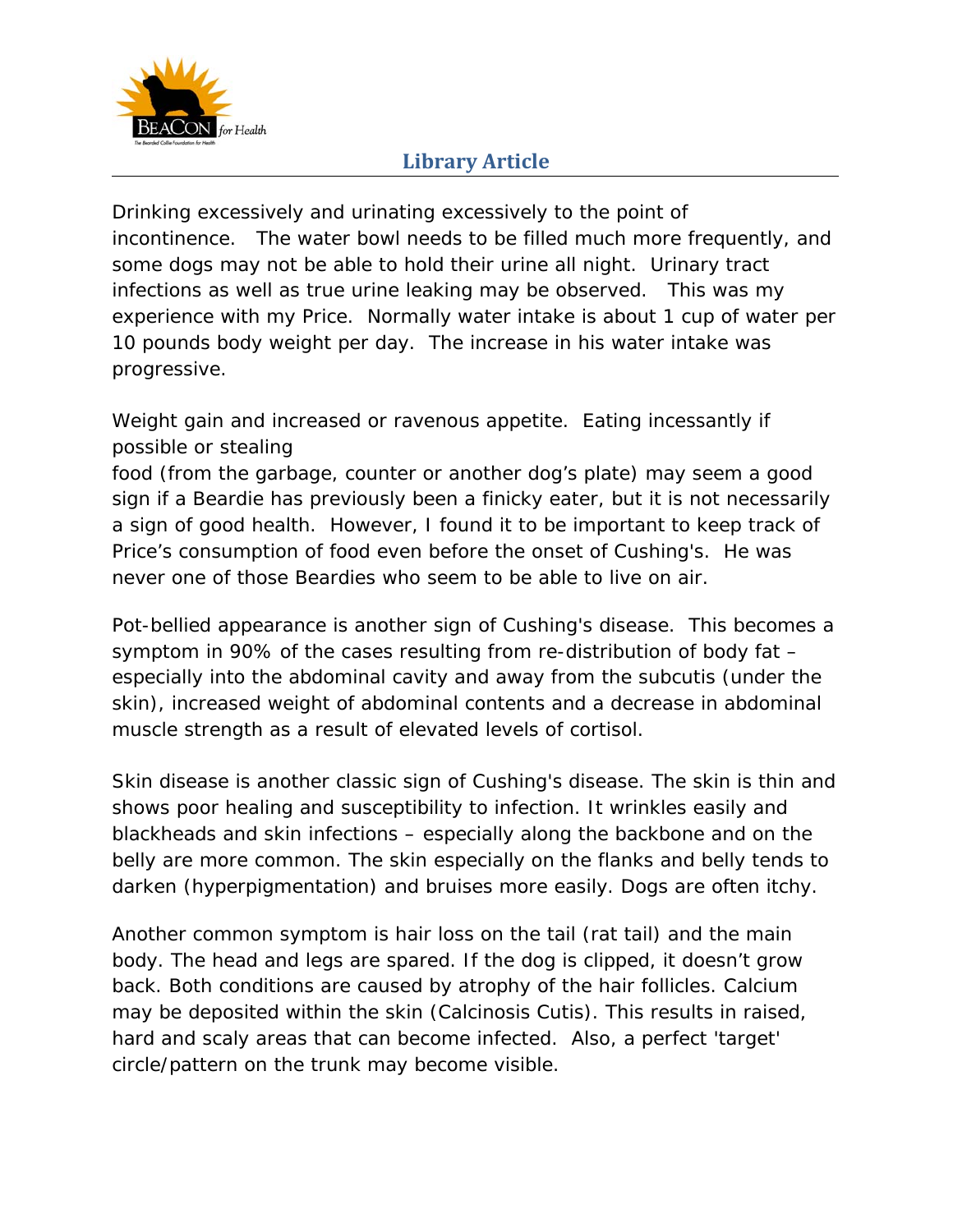

Sometimes excessive panting and shortness of breath, infertility (which Price was diagnosed with at an early stage), extreme muscle stiffness (called pseudomyotonia - a very rare symptom of Cushing's), and high blood pressure can all be symptomatic. Price had excessive panting and stiffness but not high blood pressure.

Note: Two of the internal medicine veterinarians I have worked with have told me that, "If a dog has a low thyroid problem, there more than likely will be another problem or problems in time." This information will forever stay in my memory, and if I should ever have another Beardie which has hypothyroidism, as Price did, I will be sure to watch them even more carefully than I would otherwise. Hopefully, I won't have more hypothyroid Beardies. (*Both the thyroid and adrenal glands are under the control of the hypothalamus and pituitary. In hypothyroid dogs the clearance of cortisol is reduced exacerbating Cushing's symptoms. Ed*)

I have learned a lot as a result of my experience with Price. If this article helps at least one Beardie on the verge of Cushing's Disease because it helps his owner recognize what's wrong then I am glad I wrote it.

The average life expectancy for a dog with Pituitary Cushing's is 30 months. Price lived almost twice that long, and ultimately he succumbed to cancer of the liver and spleen, not Cushing's. There is hope with proper treatment and a cooperative, knowledgeable veterinarian making a timely diagnosis. Cushing's disease can be controlled with monitoring and proper medication, although it cannot be cured.

There are two types of Cushing's Disease: Pituitary or secondary (a benign tumor on the pituitary gland at the base of the brain causes an increased release of ACTH the hormone that stimulates the adrenal glands to make or secrete cortisol) or Adrenal or primary, a usually benign tumor usually on one adrenal gland – very rarely on both. The other adrenal gland usually atrophies. Theoretically dogs can get tertiary Cushing's disease due to increased secretion of CRH from the hypothalamus that causes the pituitary to increase ACTH production and release. Atypical Cushing's disease is a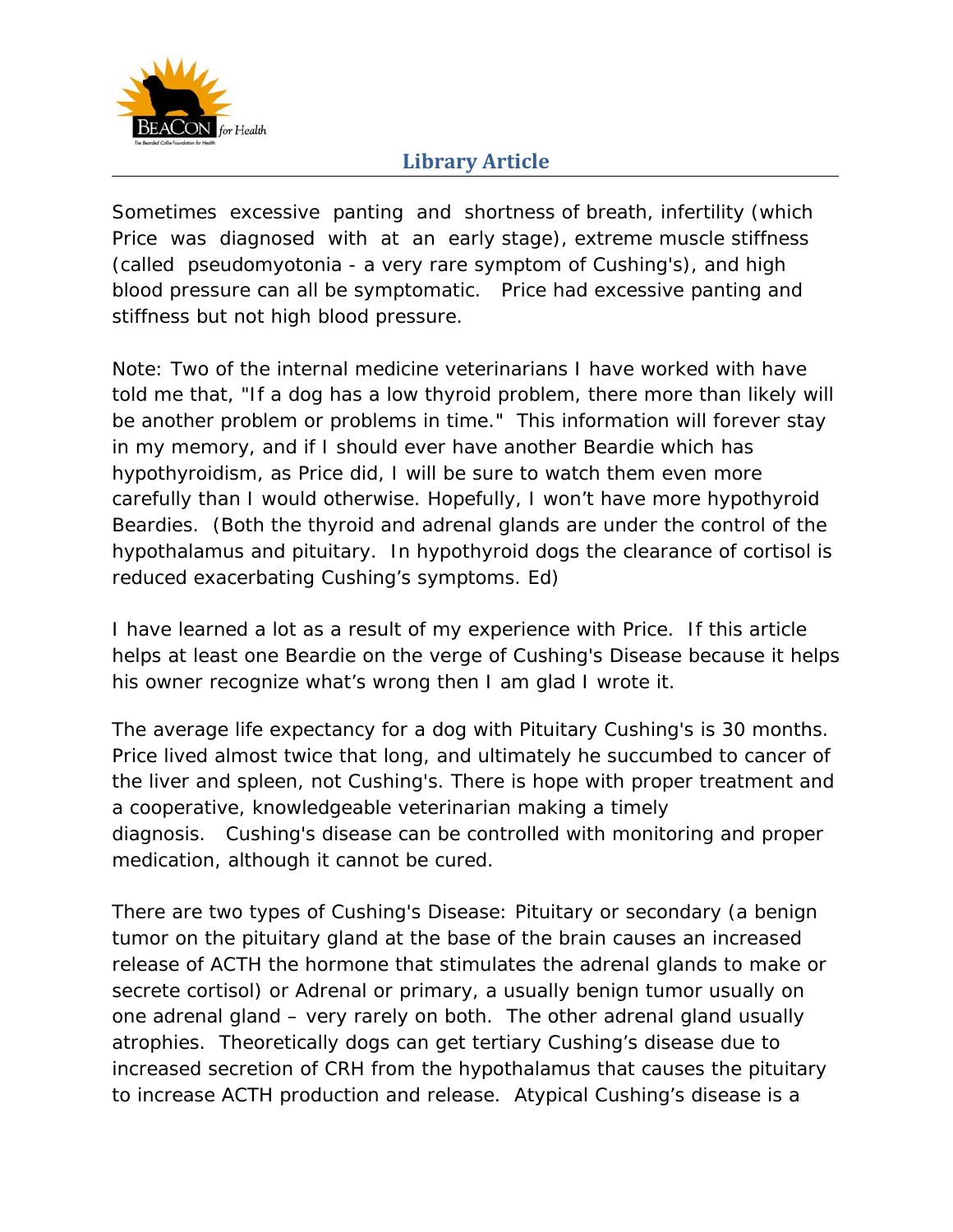

term used to describe an increase in the production and secretion of adrenal steroid hormones other than cortisol.

Cushing's Disease cannot be treated until a positive diagnosis is attained through an ACTH stimulation test. This can be frustrating to you but necessary for the welfare of your Beardie. It was over a year before my boy tested positive. We all knew what he had but could not treat it until the ACTH test came back showing positive. There is also a urine screening test for Cushing's disease (cortisol:creatinine ratio); a positive test here does not confirm Cushing's syndrome but a negative test here DOES rule it out. This is NOT to be used for any treatments until the ACTH stim test confirms Cushing's. *(The low dose dexamethasone suppression test is preferred for diagnosing Cushing's. A high dose dexamethasone suppression test may be necessary to determine whether the disease is Pituitary or Adrenal in nature. The ACTH stim test and urine cortisol:creatinine rests are used to monitor the dog's treatment. Ed.*) You feel helpless, frustrated and your heart goes out to your Beardie. You need to stay focused and determined to help your best friend. Cushing's can be controlled with monitoring and proper medication.

Once you have a positive diagnosis for Cushing's Disease, there are a number of treatments that can produce good results. This will entail regular visits to your internal medicine veterinarian or your veterinarian for monitoring and more ACTH testing done to make sure the medicine is working and that the dosage remains appropriate over time.

Note: Cushing's Disease is effectively the opposite of Addison Disease. Addison's results from a deficiency of adrenal hormone's cortisol and usually aldosterone too while Cushing's results in excessive cortisol.

Pituitary treatments: (there are other brand names not listed below)

Lysodren; which is relatively inexpensive. This does not work on all dogs as was the case with Price due to it being given along with prednisone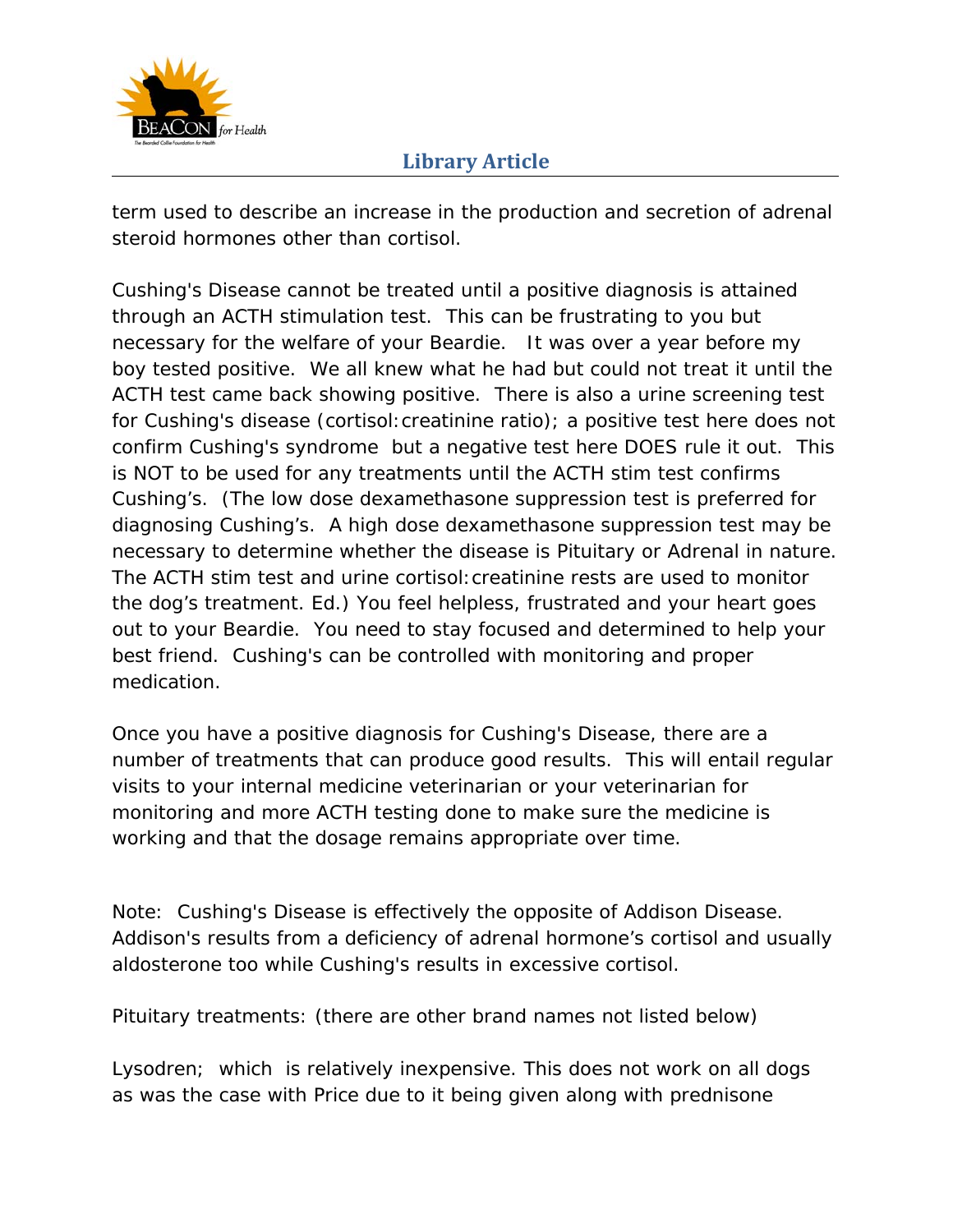

tablets. Price would collapse anytime he was given prednisone. *(Lysodren*  acts by destroying the adrenal glands. If you destroy too much the dog will *effectively become Addisonian. Side effects are very common. Prednisone is a steroid hormone that acts like cortisol. Giving it to a dog with Cushing's exacerbates the disease. Too much prednisone causes a condition known as iatrogenic Cushing's which is the same as the natural disease but resolves when the dog is weaned of the prednisone. Ed.)*

Anipryl (L-Deprenyl); if the dog has mild Cushing's symptoms this may work. About one in five dogs may improve according to claims by the manufacturer. The cost is more than Lysodren. This also did not work on Price. *(The neurotransmitter dopamine reduces the release of ACTH in the pituitary. As dogs age they produce less dopamine. Anipryl inhibits the enzyme that metabolizes dopamine and so theoretically increases dopamine levels and reduces ACTH production and release. In practice it rarely proves effective for treating Cushing's. Ed.)*

Trilostane (sold as Vetoryl) inhibits an enzyme involved in the production of several steroid hormones including cortisol. Trilostane was not available in the US when Price got sick and the drug had to be imported from the UK with special permission from the FDA. While side effects can occur with trilostane they are far less common than with Lysodren. Incidence of side effects is markedly reduced if the drug is given twice daily. Usually starting at about half the manufacturer's recommended dosage and working up as needed yields the best results.

I was fortunate that this worked with Price. He stabilized and within 5 months his hair began slowly to grow back, his positive attitude started to return, his scaly & leather-like skin condition began to improve and water retention also disappeared. As with any drugs there may be reactions. Call your vet if any of the following signs of adverse reactions are observed with treatment:

- Diarrhea or vomiting
- Lethargy, weakness or listlessness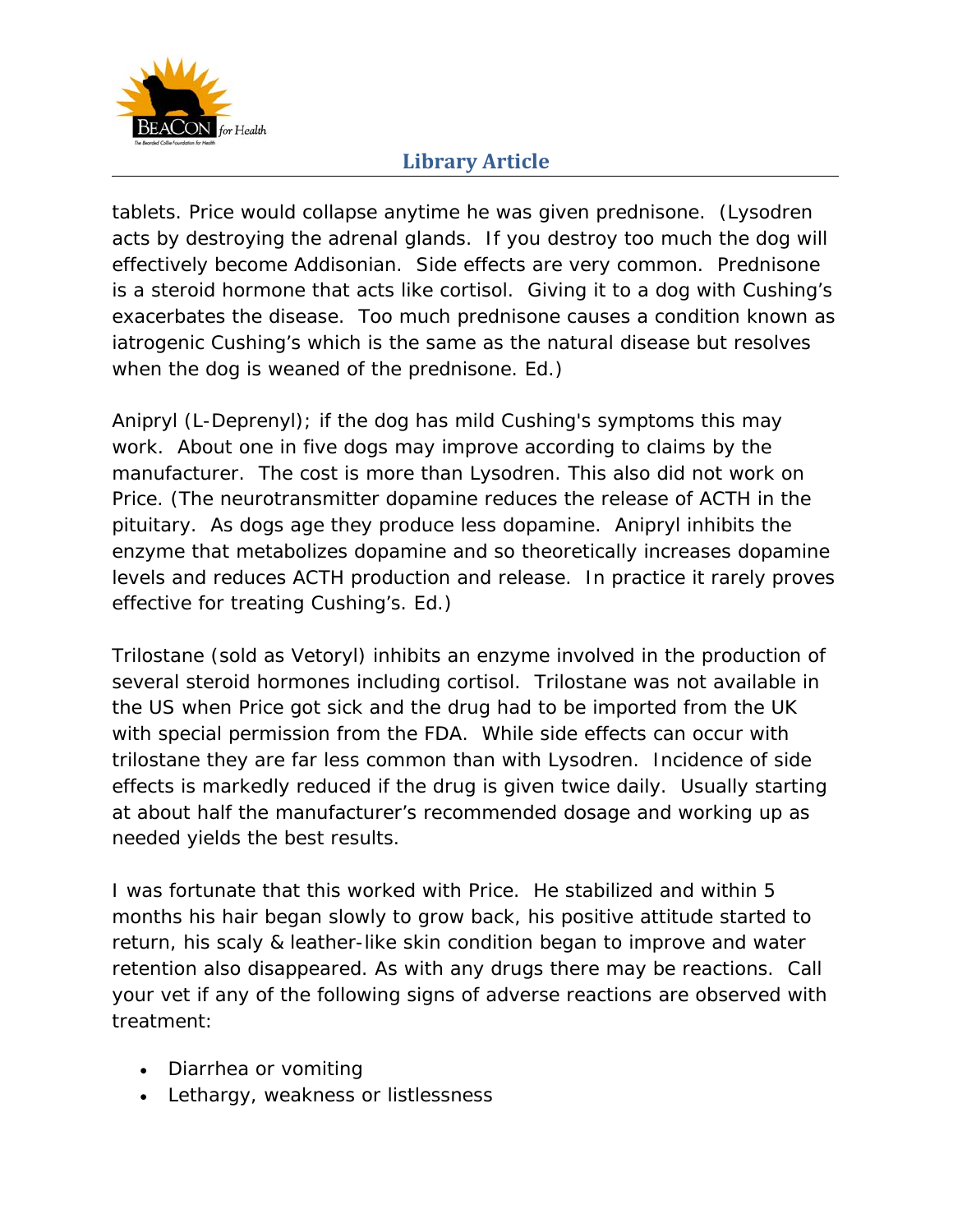

- Anorexia (food and water intake will diminish as cortisol levels drop)
- In a small subset of dogs the synthesis of mineralocorticoids is blocked more than that of glucocorticoids. As a result these dogs may become weak, dehydrated and have low sodium and elevated potassium levels in their blood.
- The drug should be avoided or used with caution in dogs with liver and/or kidney disease, those taking some heart medications and in pregnant and breeding animals.

ACTH stimulation test: Ideally this test is run in the morning. The dog needs to fast overnight and the test is best performed between 8:00 AM and 10:00 AM. A blood sample is drawn. Then a dose of ACTH is given. A second drawing of blood is made 2 hours later. If cortisol levels rise more than expected a diagnosis' of Cushing's disease is made. Generally the resting cortisol levels in the baseline sample will also be elevated in dogs with Cushing's disease.

The time (almost a year) while we were waiting for a definite diagnoses was very frustrating to both Price and me. He 'looked' terrible having the full 'appearance' of Cushing's but not the diagnosis. I would look in his eyes and see the determination which kept me going. Many that saw Price's appearance felt I was 'hanging on' and should let him go but I knew it was not the time. He would go outside with his ball in his mouth. He would bark and chase squirrels if they were in HIS backyard. "Yard patrol" was a priority for him. Price wore jackets to keep him warm in the cold months and light cotton ones in the summer to protect his skin from the sun. He was a proud boy wearing his various jackets made by a devoted admirer. It is important to protect your Beardie from the elements as they do not have the double coat to protect them.

The tumor causing pituitary Cushing's can only be seen on an MRI or CT scan. That causing adrenal Cushing's can usually be shown on an ultrasound. If I knew then what I know now when we were just starting to suspect Cushing's I would have not done the x-ray and instead had an ultrasound done of the adrenal glands to eliminate that possibility of a tumor. X-rays are less likely to detect adrenal tumors.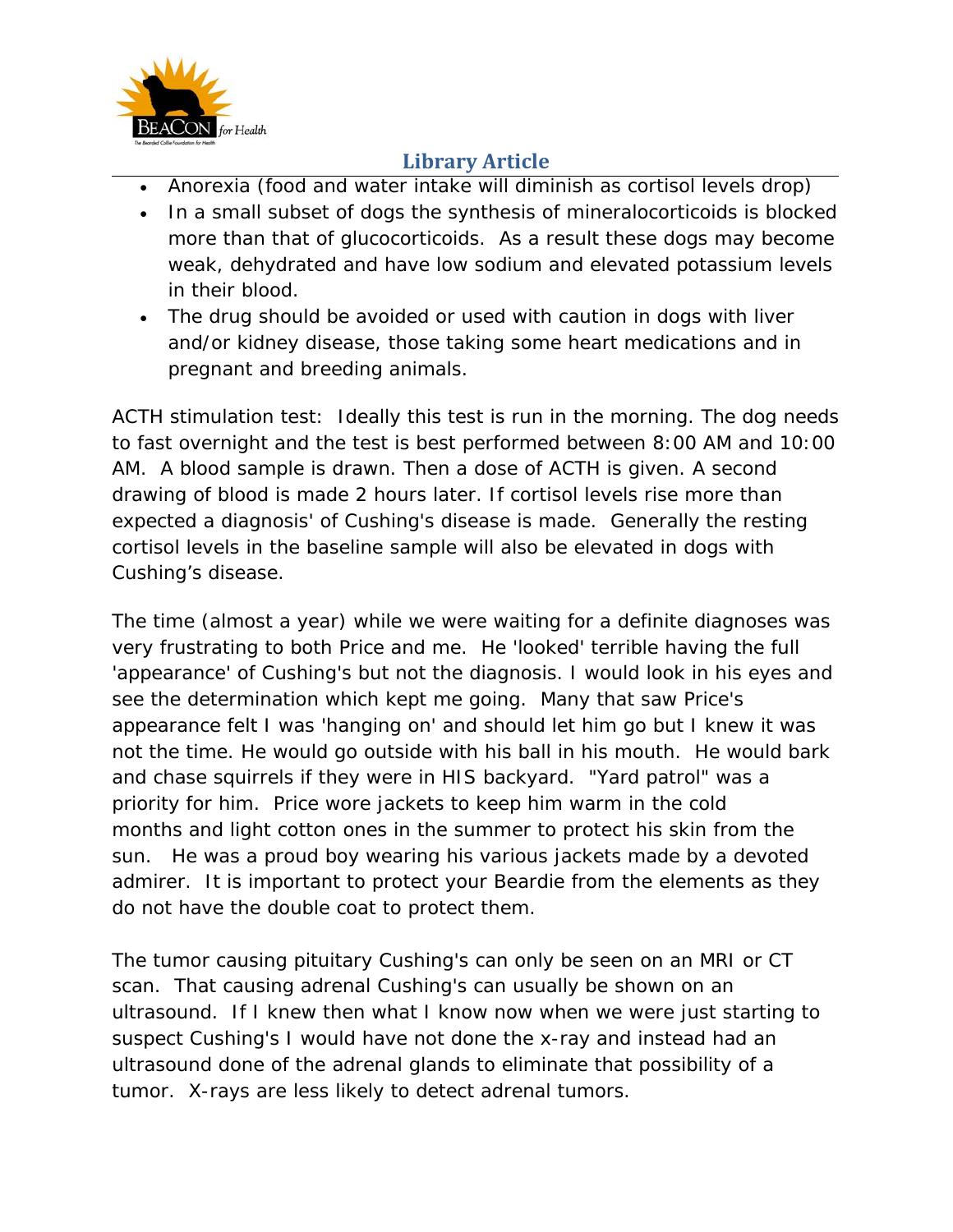

Maintenance Therapy for Cushing's disease:

- 1. Initially it can take a while to determine the best dose on trlostane for your dog. Not only will you be monitoring the appearances in his physical appearance and behavior, but your vet will be measuring the levels of cortisol either with the ACTH stim test or cortisol: creatinine urine test.
- 2. It is not uncommon for clinical signs to reoccur during maintenance therapy due to the dose becoming inadequate. If you notice these signs returning see your veterinarian so the dose can be adjusted accordingly.

Adrenal Cushing's:

The average life expectancy for dogs with adrenal HAC is 36 months. Treat your dog if you can because that is three years that you could be together and enjoy each other.

Kidneys and electrolyte levels should be checked regularly for both pituitary and adrenal Cushing's disease to make sure the dog is not developing signs of Addison's disease..

The onset of Cushing's symptoms is generally seen about the age of 7 years or older.

From my experience with Price, I am having full blood (CBC) and full thyroid panels done each year on my Beardies. By keeping on top of what is going on inside.it will help them (and me) in the coming years to stay on top of any potential problems. Just as humans get a complete physical yearly or every two years to make sure everything is running smoothly, so should our beloved companions.

Bridget Howell (and Price - always in my heart)

The above dissertation is the result of my personal experiences with my